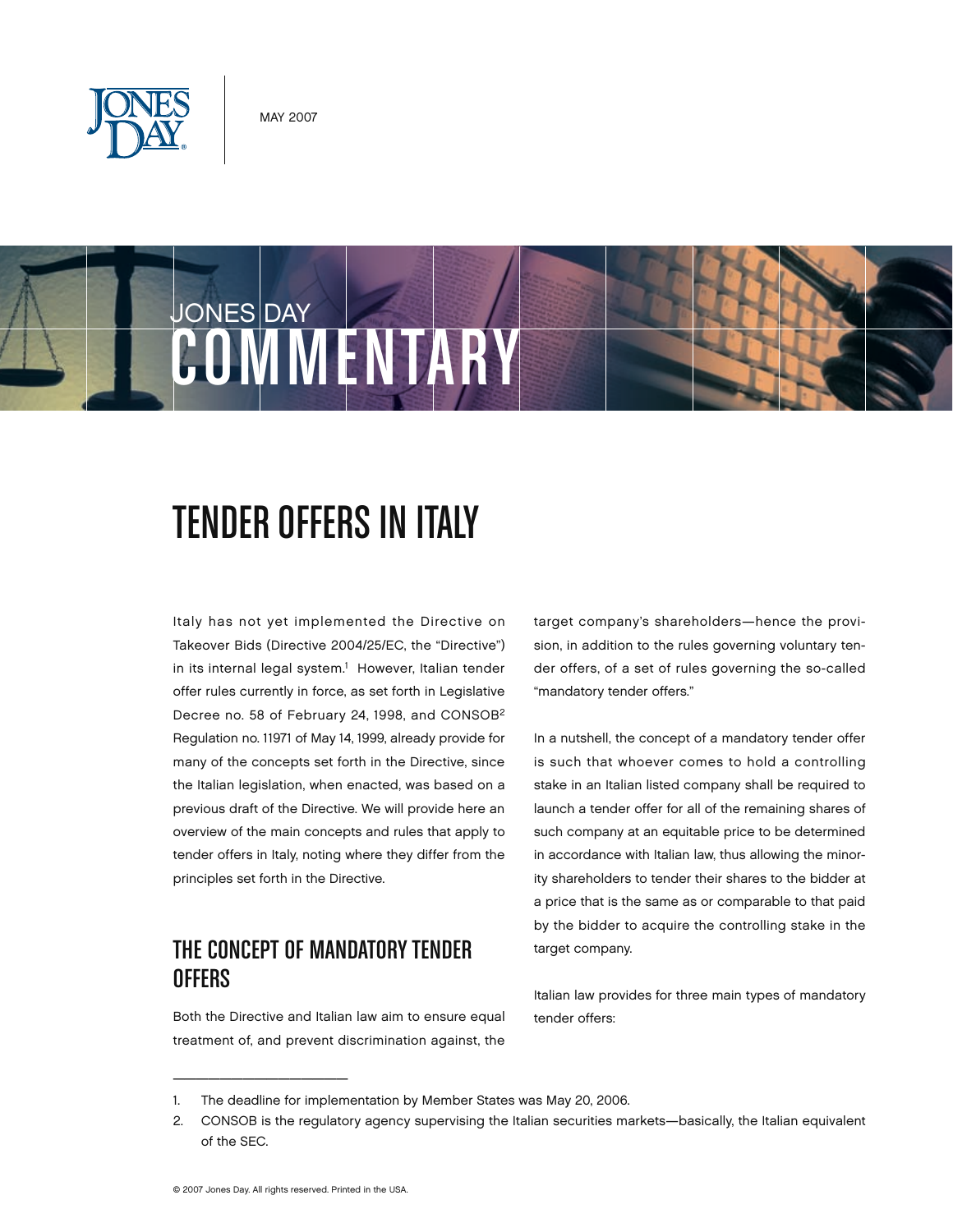- 1. The *basic type of mandatory tender offer* is triggered by the crossing of a threshold in the outstanding voting shares of the target company that is presumed to grant control of such company. Anyone who, as a result of an acquisition for consideration, comes to hold *more than 30 percent* of the voting shares of a company organized under the laws of Italy and listed on an Italian regulated market shall launch a mandatory tender offer for all of the voting shares of such company within 30 days of the crossing of the threshold.
- 2. The so-called "*incremental tender offer*" is triggered whenever someone holding *more than 30 percent and less than 50 percent* of the voting shares in an Italian listed company acquires for consideration, subscribes to, or converts securities into more than 3 percent of the voting shares of such company within any given 12-month period. This rule is aimed at frustrating silent stake building.
- 3. The so-called "*residual tender offer*" is triggered whenever someone (i) comes to hold *more than 90 percent* of the voting shares of the target company and (ii) does not elect to refloat, within the following 120 days, enough voting shares to ensure a regular and liquid market.<sup>3</sup>

While Italian law provides for certain exemptions from the obligation to launch a basic-type mandatory tender offer or an incremental tender offer, no exemptions from the obligation to launch a residual tender offer are granted.

#### **CONSIDERATION**

 $\frac{1}{2}$  ,  $\frac{1}{2}$  ,  $\frac{1}{2}$  ,  $\frac{1}{2}$  ,  $\frac{1}{2}$  ,  $\frac{1}{2}$  ,  $\frac{1}{2}$  ,  $\frac{1}{2}$  ,  $\frac{1}{2}$  ,  $\frac{1}{2}$  ,  $\frac{1}{2}$  ,  $\frac{1}{2}$  ,  $\frac{1}{2}$  ,  $\frac{1}{2}$  ,  $\frac{1}{2}$  ,  $\frac{1}{2}$  ,  $\frac{1}{2}$  ,  $\frac{1}{2}$  ,  $\frac{1$ 

Generally speaking, Italian-law rules regarding the consideration to be offered in the context of a tender offer are stricter than the requirements set forth in the Directive.

In a *voluntary tender offer*, the bidder may offer, in consideration for the tendered shares, cash, securities admitted to trading on a regulated market of an EU country, or a combination of both.

In a *mandatory tender offer*, the bidder may offer, in consideration for the tendered shares, cash, securities listed on a regulated market of an EU country, or a combination of both, *provided*, however, that Italian law permits the bidder to offer such securities only to the extent that:

- 1. The acquisitions of shares in the target company carried out by the bidder in the 12-month period preceding the launch of the mandatory tender offer were made using the same securities as consideration; and
- 2. The consideration of the mandatory offer provides the same ratio between cash and such securities as the preceding acquisitions of shares in the target company.

Unlike Italian law, the Directive allows the bidder to offer for consideration illiquid securities (*i.e.*, not admitted to trading on a regulated market), provided that the bidder also offers a cash alternative.

While in a voluntary tender offer the bidder is free to determine the amount of the consideration offered, in a mandatory offer context the bidder is required to offer an "equitable price," as follows.

As far as the *basic type of mandatory tender offer* and the *incremental tender offer* are concerned, the consideration to be offered by the bidder shall be equal to the arithmetic mean between the weighted average market price of the target company's shares in the last 12 months and the highest price the bidder agreed to pay over the same period to acquire shares of the same class. Such a rule does not seem to comply with the requirements set forth by the Directive, according to which the "equitable price" that the bidder shall offer in the context of a mandatory tender offer shall be equal to the highest price paid by the bidder to acquire the same securities over a period of six to 12 months.

<sup>3.</sup> Generally, a free float of 25 percent of the outstanding voting shares is presumed to be sufficient to ensure a regular, liquid market on the Italian Stock Exchange.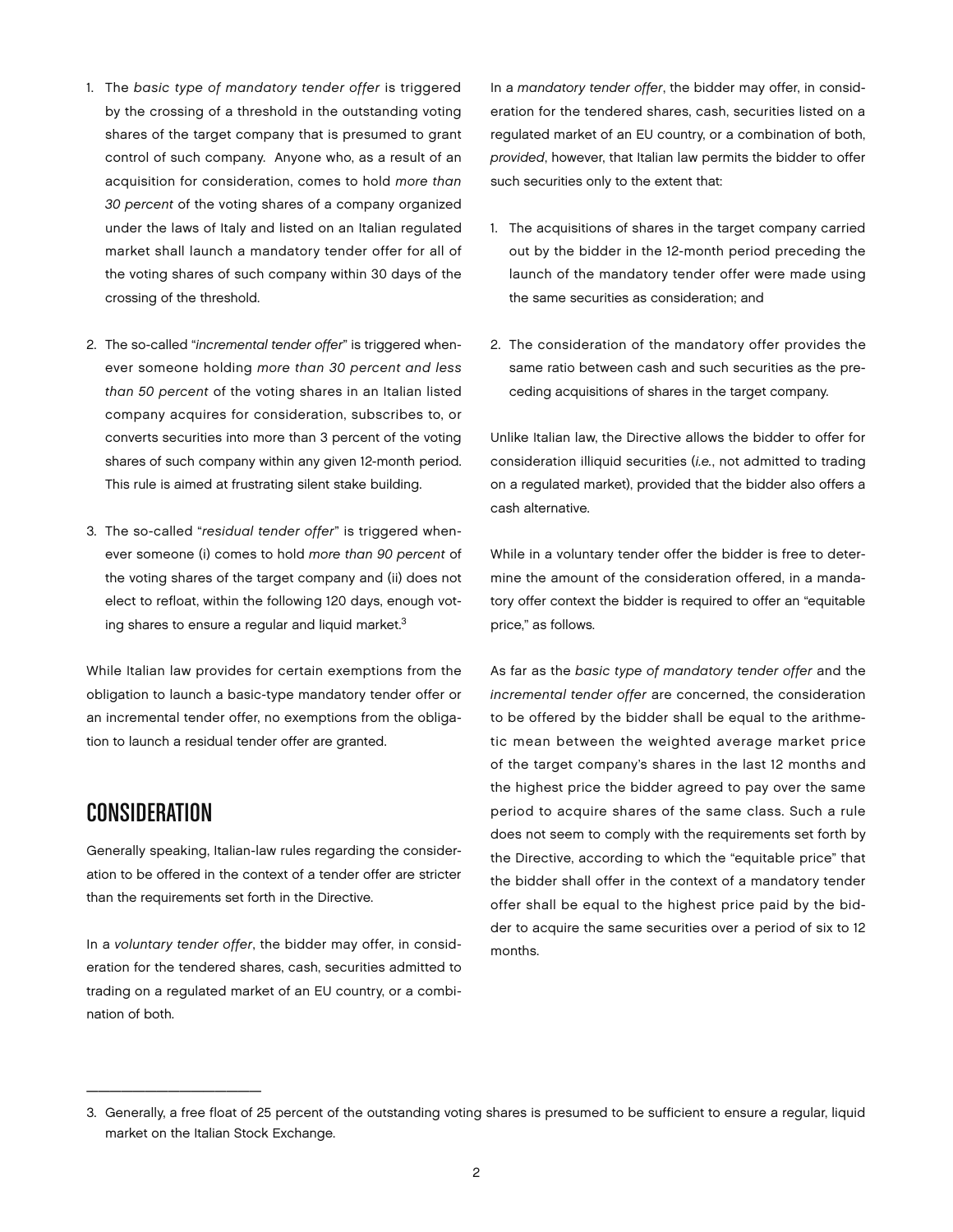As far as the *residual tender offer* is concerned, the consideration to be offered by the bidder shall be determined by CONSOB based on (inter alia) the following criteria:

- If the 90 percent threshold is crossed as a result of a previous tender offer, the consideration offered therein;
- The weighted average market price of the target shares in the last six months;
- The target company's shareholders' equity adjusted to current value;
- The target company's earning results and prospects.

However, if the residual tender offer has been triggered by a preceding tender offer for all of the outstanding shares of the target company, and more than 70 percent of the shares subject to such offer were tendered thereto, then the consideration of the residual tender offer shall be the same as that of the preceding offer.

#### Tender Offer Process

The main steps and indicative timeline of a tender offer on an Italian listed company (which mostly comply with the relevant requirements set forth by the Directive) are as follows:

- Filing with CONSOB of a notice stating the bidder's intention to launch a tender offer with the following documents attached:
	- 1. The *offering document*, which sets forth the necessary information for the holders of the target company's securities to make a properly informed decision on the offer;
	- 2. The *tender form*, through which a holder of the target company's securities can tender them to the offer; and
	- 3. The *evidence of* the issue of *the performance guarantees* securing the payment of the consideration offered or the commitment to have them in place by the commencement of the tender period.
- Issuing of a press release informing the market of the filing as described above.
- Within the 15-calendar-day period following the filing, CONSOB shall review the documents filed and, if they comply with applicable requirements, shall authorize the bidder to publish the offering document.
- Publication of the offering document.
- At least two business days before the commencement of the tender period (see below), the target company shall file with CONSOB the issuer statement indicating whether the target's management recommends acceptance or rejection of the tender offer. (This step is not necessary in case of a friendly bid, in which the issuer statement is attached to the offering document and therefore filed with CONSOB as described above.)
- The duration of the tender period (*i.e.,* the period during which the holders of the target's securities may tender them to the offer) shall be agreed with the market regulator and, subject to certain exceptions, shall comprise:
	- 1. 25 to 40 business days for a voluntary offer; or
	- 2. 15 to 25 business days for a mandatory offer.
- Commencement of the tender period, subject to:
	- 1. Following publication of the offering document, the passage of five business days or one business day, respectively, in case the issuer statement was separate from the offering document or was attached to the same (as described above);
	- 2. In case the target is a bank or a broker/dealer, authorization by the relevant regulatory agency;
	- 3. Provision to CONSOB of evidence that (i) the performance guarantees are in place (in case of a cash offer) or (ii) the issuing of the securities to be offered in exchange for the tendered shares was approved by the necessary corporate resolution (in case of an exchange offer).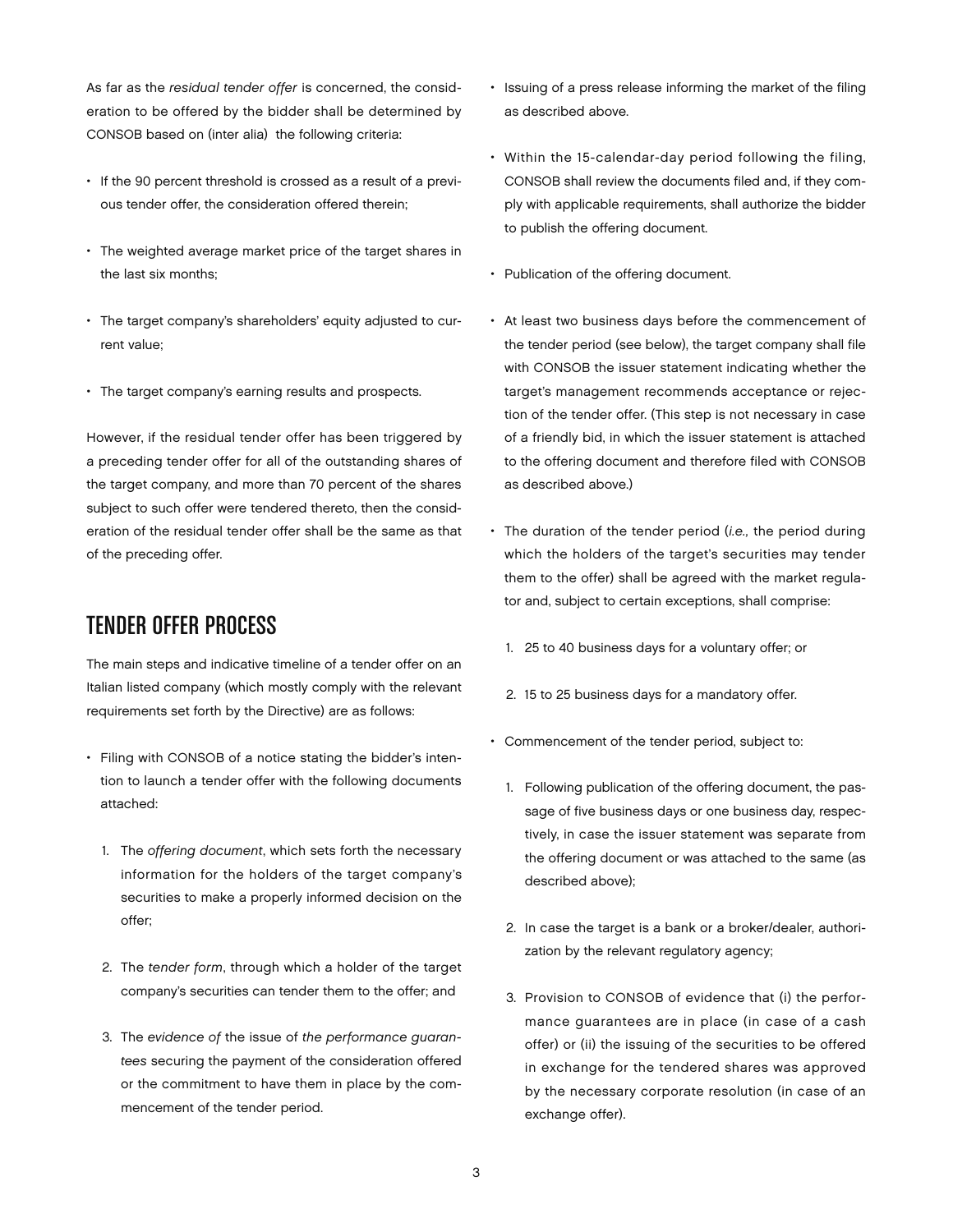- Publication of the issuer statement by the first day of the tender period.
- Publication of the results of the tender offer (daily during the tender period and then after the end of the tender period and before payment of the consideration).
- Payment of the consideration of the tender offer.

Italian law also provides a set of specific rules governing competing offers.

## Disclosure and Antifraud Provisions

Italian law sets forth a number of disclosure requirements and antifraud provisions relating to the tender offer process. Among these, the most relevant are the following:

- The bidder, the target, and their affiliates can publish information regarding the offer or the target only through press releases, to be transmitted to CONSOB at the time of their publication;
- The bidder, the target, and their affiliates shall notify CONSOB and the market on a daily basis of any acquisition or sale of the securities subject to the tender offer or of securities or rights entitling their holders to purchase or sell the securities subject to the tender offer, specifying the relevant consideration;
- The bidder and its appointed brokers shall inform the market on a daily basis, through the market regulator, of the amount of the securities tendered into the offer;
- Anyone holding more than 2 percent of the voting rights in an Italian listed company shall disclose her participation by notifying CONSOB and the issuer. Additional disclosure duties apply if greater percentages set forth under Italian law are exceeded;
- Once launched, a tender offer is irrevocable and must be extended, under the same terms and conditions, to all holders of the securities subject to the offer;

• The bidder must pay to all security holders the highest consideration paid to any other security holder during the offer period. This provision also applies in case the bidder acquired, for a consideration greater than the tender offer's, the right to purchase on a later date the securities subject to the tender offer (*e.g.*, under a call option).

#### Passivity Rule

Pursuant to the Directive, the board of the target company shall obtain the prior authorization of a general shareholders' meeting before taking any action (other than seeking alternative bids) that may result in the frustration of the tender offer and in particular before issuing any shares that may result in a lasting impediment to the bidder's acquiring control of the target company. This provision, which in effect prevents target companies from adopting most of the poison pills or shark repellents that are common in U.S. practice, is called the "passivity rule."

The passivity-rule concept set forth by the Directive has been implemented by Italian tender offer rules, which provide that, unless previously authorized by a shareholders' meeting resolution, throughout the offer period Italian listed companies shall refrain from any actions or transactions that may frustrate the goals of a tender offer. In addition, if a shareholders' meeting is called to resolve such an authorization, the same shall be approved with the favorable vote of a qualified majority of 30 percent or more of the target's outstanding shares.

The purpose of the passivity rule is to afford the target shareholders, as opposed to the target management, the right to decide on the merits of a tender offer. In the absence of such a rule, managers who find themselves in a conflict-ofinterest position vis-à-vis the shareholders in a hostile tender offer scenario might try to protect their own interests and positions by frustrating a tender offer that would be beneficial to the target shareholders.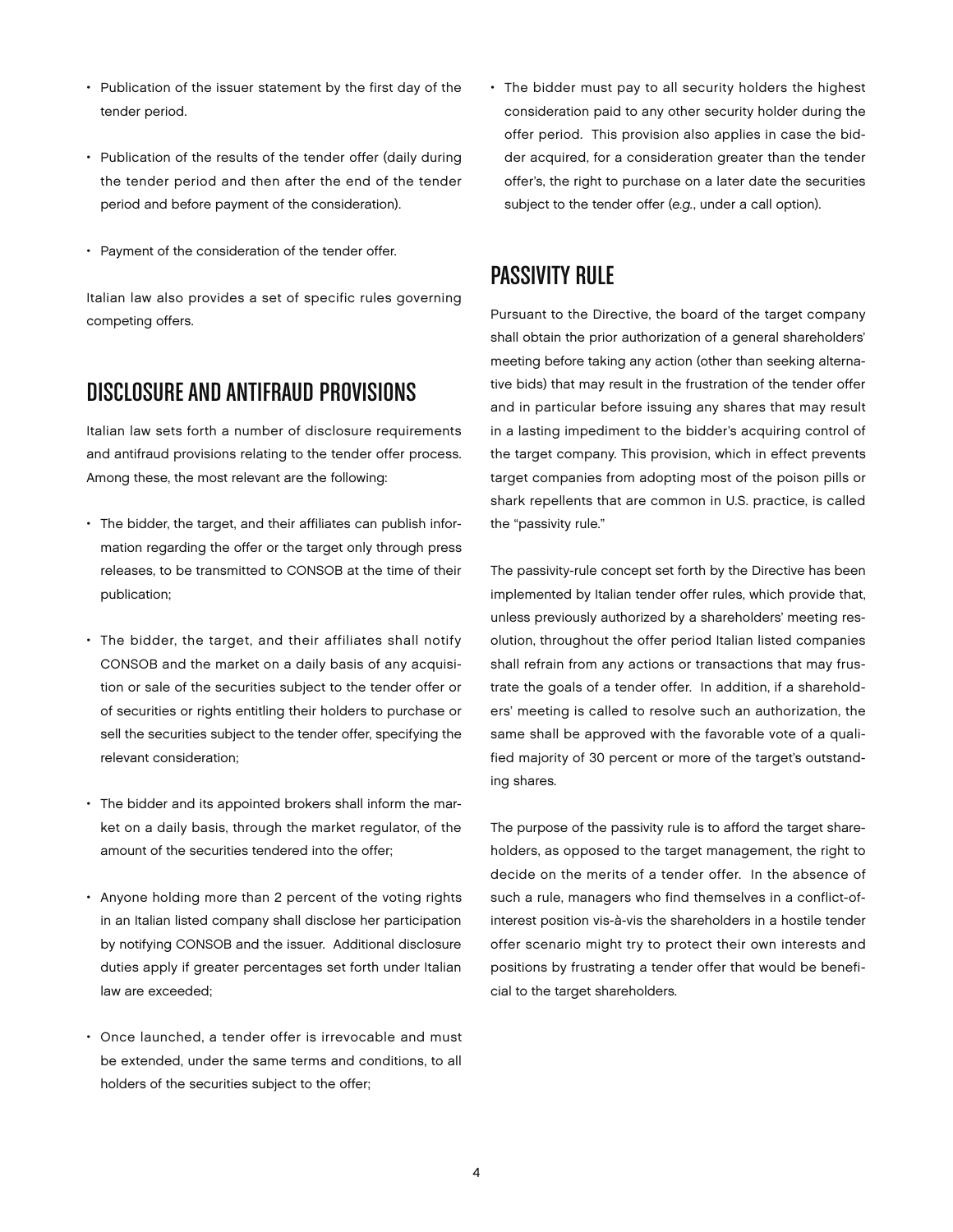## Concerted Actions

Pursuant to Italian law, the provisions regarding mandatory tender offers shall also apply to, and bind on a joint and several basis, any of the following persons, in case such persons come to hold (as a result of acquisitions for consideration performed by one or more of them) a participation in a target company that, in the aggregate, exceeds any of the relevant thresholds for a mandatory tender offer (see "The Concept of Mandatory Tender Offers" above):

- The members of a written or oral shareholders' agreement, regardless of its validity (in this case, all acquisitions carried out within the 12-month period preceding the execution of the shareholders' agreement shall be relevant for the purpose of ascertaining a concerted action);
- A person and her subsidiaries;
- Companies subject to the common control of another person;
- A company and its directors or general managers.

In essence, Italian law presumes that any of the foregoing categories of persons are acting in concert to acquire the control of a target company with a view to eluding the mandatory tender offer rules.

## Squeeze-Out Right and Sell-Out Right

Following a tender offer for all of the outstanding securities of the target company, the Directive requires Member States to grant the bidder and the holders of the target's remaining securities (the "Minority Shareholders") the right to require, respectively, the Minority Shareholders to sell the bidder all of such remaining securities (the so-called "squeeze-out right") and the bidder to purchase all of the remaining securities held by the Minority Shareholders (the so-called "sellout right"), in each case (i) "at a fair price" and (ii) provided that the bidder either (x) comes to hold securities representing 90 percent or more of the target's voting capital stock and 90 percent or more of the target's voting rights (Member States are permitted to increase such percentages up to 95 percent) or (y) acquired, in the context of the preceding tender offer, securities representing 90 percent or more of the target's voting capital stock and 90 percent or more of the target's voting rights.

Italian law does not currently comply with the Directive requirements in terms of squeeze-out and sell-out rights in that (a) it does not provide any sell-out right in favor of the Minority Shareholders and (b) although it contemplates a squeeze-out right in favor of the bidder, it sets a triggering threshold of 98 percent of the target company's voting shares, which is significantly higher than the maximum threshold permitted by the Directive (95 percent).

Italian law provides that the consideration to be paid by the bidder for the purchase of the remaining shares as a result of the exercise of the squeeze-out right shall be determined by a court-appointed expert based on, among other criteria, the consideration of the previous tender offer and the market price of the target shares over the last six months. In this regard, Italian rules comply with the Directive's requirements only in part.

The Directive generally requires Member States to ensure that a fair price is guaranteed in the context of the exercise of a squeeze-out right (in which respect Italian law is in compliance with the Directive) and then provides for two presumptions (which have not been implemented by Italian law), whereby:

- (1) Following a voluntary tender offer, the consideration offered therein shall be presumed to be fair if the bidder, as a result of such tender offer, acquired 90 percent or more of the voting securities subject to the offer; and
- (2) Following a mandatory tender offer, the consideration offered therein shall be presumed fair.